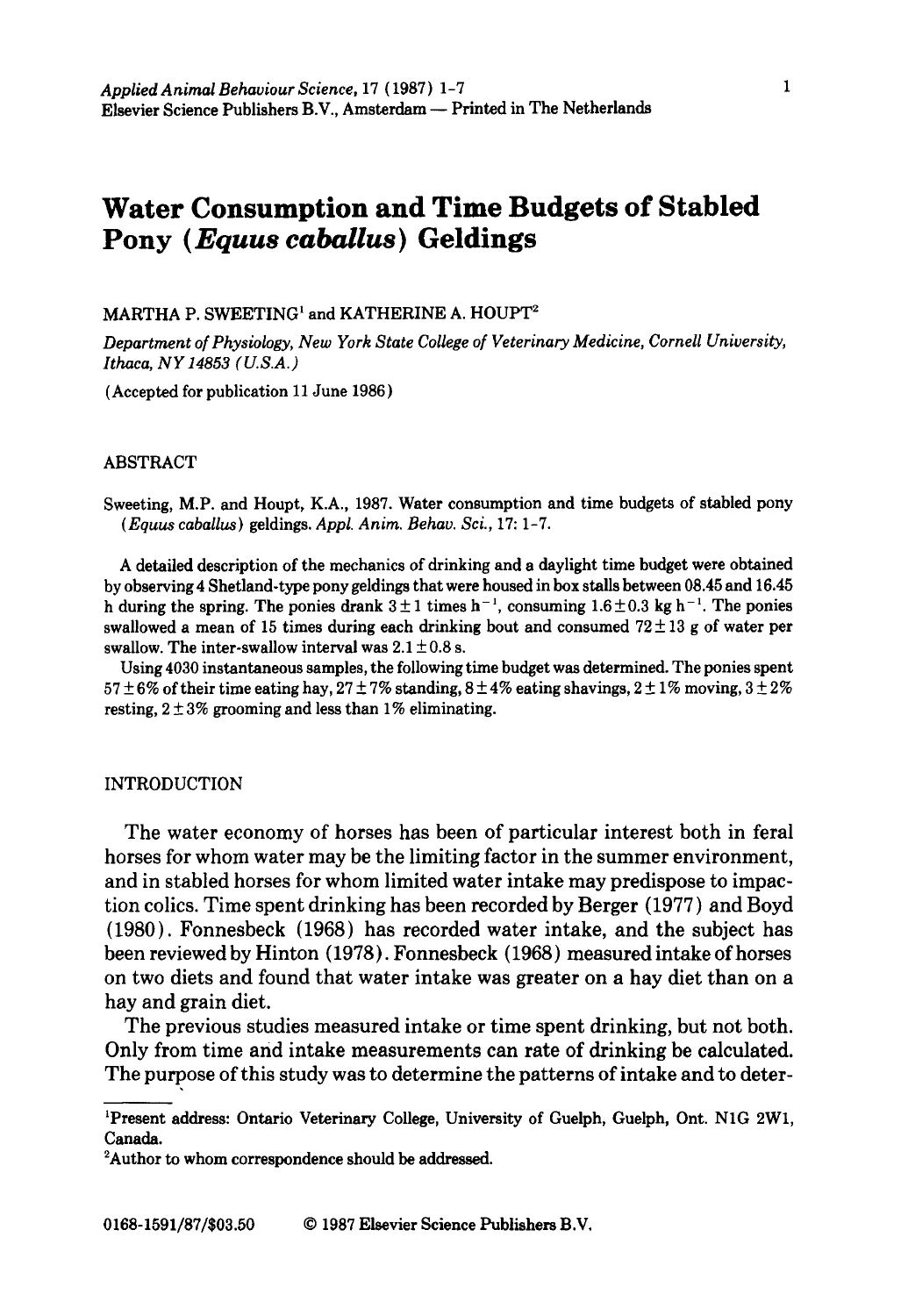mine drinking rate. There are circumstances in which it is not possible to measure water intake directly. These circumstances include studies of free-ranging horses drinking from natural water sources, some zoo environments, horses drinking from automatic waterers and experiments in which time spent drinking as measured by a photoelectric cell { Sufit et al., 1985) is used to quantify water intake. It would be useful under those circumstances to be able to calculate intake from time spent drinking. In this study, the grams ingested per second and per swallow were calculated. In addition, a time budget of pony geldings housed in box stalls and fed a limited amount of hay was determined in order to compare it with time budgets collected in different environments.

## MATERIALS AND METHODS

Four adult Shetland-type pony (Equus *caballus)* geldings, weighing 185-220 kg, were observed from 29 March to 7 May 1982, between 08.45 and 16.45 h.

The ponies were housed in  $1.2 \text{ m} \times 1.6 \text{ m}$  box stalls constructed of pipe rails. Two of the ponies, Pony 182 and Pony 25, were housed in adjacent stalls. Two stalls separated these ponies from Pony 416. Pony 45 was stabled directly across the aisle from Pony 416. All ponies were in visual contact with other ponies.

The pony geldings were fed approximately 1.5 kg of mixed grass hay twice a day, at approximately 08.00 and 16.00 h. Water was always available in 11.4-1 buckets.

Each pony was observed for 15-min intervals for a total of 9 h per pony. The ponies were observed in rotation. For example, Pony 182 was watched first, followed by Pony 25, Pony 416 and finally, Pony 45. The following observation day, Pony 25 was watched first, followed by Pony 416, Pony 45 and Pony 182.

Water consumption during the observation period was determined by weighing the water bucket at the beginning and end of each observation period. The duration of time spent drinking and the number of swallows were recorded. The mean amount ingested per swallow was determined by dividing the number of swallows by the total consumption.

An instantaneous sample was taken every 30 s (Altmann, 1974). The mutually exclusive specific behaviors were eating hay (E), eating shavings or feces  $(ES/EF)$ , moving  $(M)$ , standing  $(S)$ , resting  $(R)$ , self-grooming  $(SG)$ , urinating (U) and defecating (DE). Eating hay was recorded each time a pony took hay into his mouth or chewed it. Nibbling the sawdust bedding and eating feces were both included in the category of eating shavings or feces. If a pony was eating and walking at the same time, it was recorded as eating. Walking, stamping, pawing and stretching, which all required the movement of at least one leg, were recorded as moving. Standing consisted of any behavior that did not involve any leg movements, and was not one of the other recorded behaviors eating hay, eating shavings or feces, self-grooming, urinating, defecating or drinking. Only recumbent resting was recorded as resting. Self-grooming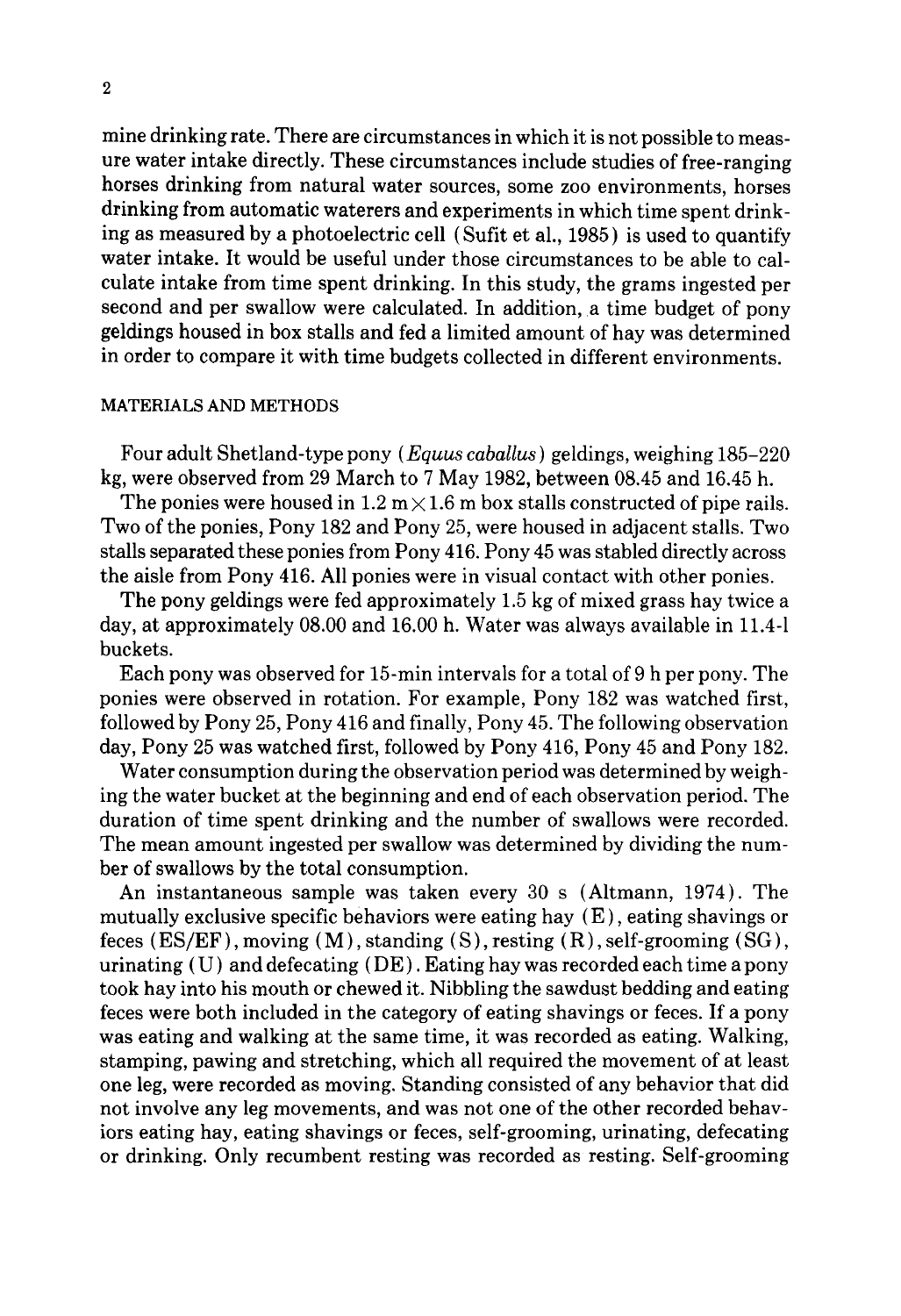### TABLE I

| Pony           | No. of<br>drinking<br>bouts per 15<br>min | Duration of<br>drinking<br>bout(s) | Water<br>consumed per<br>$15 \text{ min}$ (kg) | Water<br>consumed<br>per swallow<br>(g) | Inter-swallow<br>interval (s) | Drinking<br>rate $(g s^{-1})$ |  |
|----------------|-------------------------------------------|------------------------------------|------------------------------------------------|-----------------------------------------|-------------------------------|-------------------------------|--|
| 25             | $1.47 \pm 1.30$                           | $24.4 + 2.7$                       | $0.60 \pm 0.13$                                | $71.7 \pm 23$                           | $3.2 \pm 1.4$                 | $14 \pm 3$                    |  |
| 45             | $0.72 \pm 0.94$                           | $16.2 + 2.9$                       | $0.61 \pm 0.19$                                | $77.4 + 39$                             | $1.7 \pm 0.7$                 | $68 + 11$                     |  |
| 182            | $0.58 \pm 0.97$                           | $12.2 + 1.4$                       | $0.42 \pm 0.22$                                | $85.3 \pm 39$                           | $1.4 + 0.8$                   | $73 + 9$                      |  |
| 416            | $0.39 + 0.84$                             | $12.8 \pm 1.1$                     | $0.12 \pm 0.04$                                | $55.6 \pm 11$                           | $2.1 + 0.8$                   | $50 \pm 9$                    |  |
| $\bar{x}$ ± SE | $0.79 \pm 0.47$                           | $16.4 \pm 2.8$                     | $0.43 \pm 0.11$                                | $72.6 \pm 12$                           | $2.1 \pm 0.8$                 | $51 \pm 13$                   |  |

Drinking behaviors and **water consumption** by stabled **ponies** 

was defined as rubbing any part of the body against an inanimate object, or scratching any part of the body using a hind-hoof or teeth. Urinating and defecating are self-explanatory. A drinking bout was recorded from the time the ponies' lips touched the water until they were withdrawn from the water.

#### RESULTS

Table I shows the mean water consumption per observation period, the duration of drinking bouts, the mean number of swallows per drinking bout, and the mean inter-swallow interval per pony. The mean of all 4 ponies for all of the above is also shown. The ponies drank 0.8 times per 15 min, consuming 0.4 kg/15 min; not every pony drank during each observation period. In those bouts in which they drank, the ponies consumed  $1.1 \pm 0.4$  kg/15 min in 15 swallows in which an average of 70 g were ingested per swallow. They drank at an average rate of  $51 \pm 13$  g s<sup>-1</sup>. Two seconds separated each swallow within a drinking bout.

Table II shows the frequency of non-drinking behaviors for each pony. The ponies spent 70 of the 120 observations per hour eating hay, 10 eating other materials, 32 standing, 2 moving, 4 resting and 2 grooming. Elimination occurred less than once per hour.

### **DISCUSSION**

The ponies in this study had easy access to water and drank frequently; an average of 3 times per hour. Other studies have shown that when water is readily available, horses drink small amounts several times a day. However, as water becomes less available, the frequency decreases (Waring, 1983 ). Horses may drink as infrequently as once per day, but then large quantities of water are consumed (Fraser, 1980). More than 4 1 of water may be consumed within one drinking bout.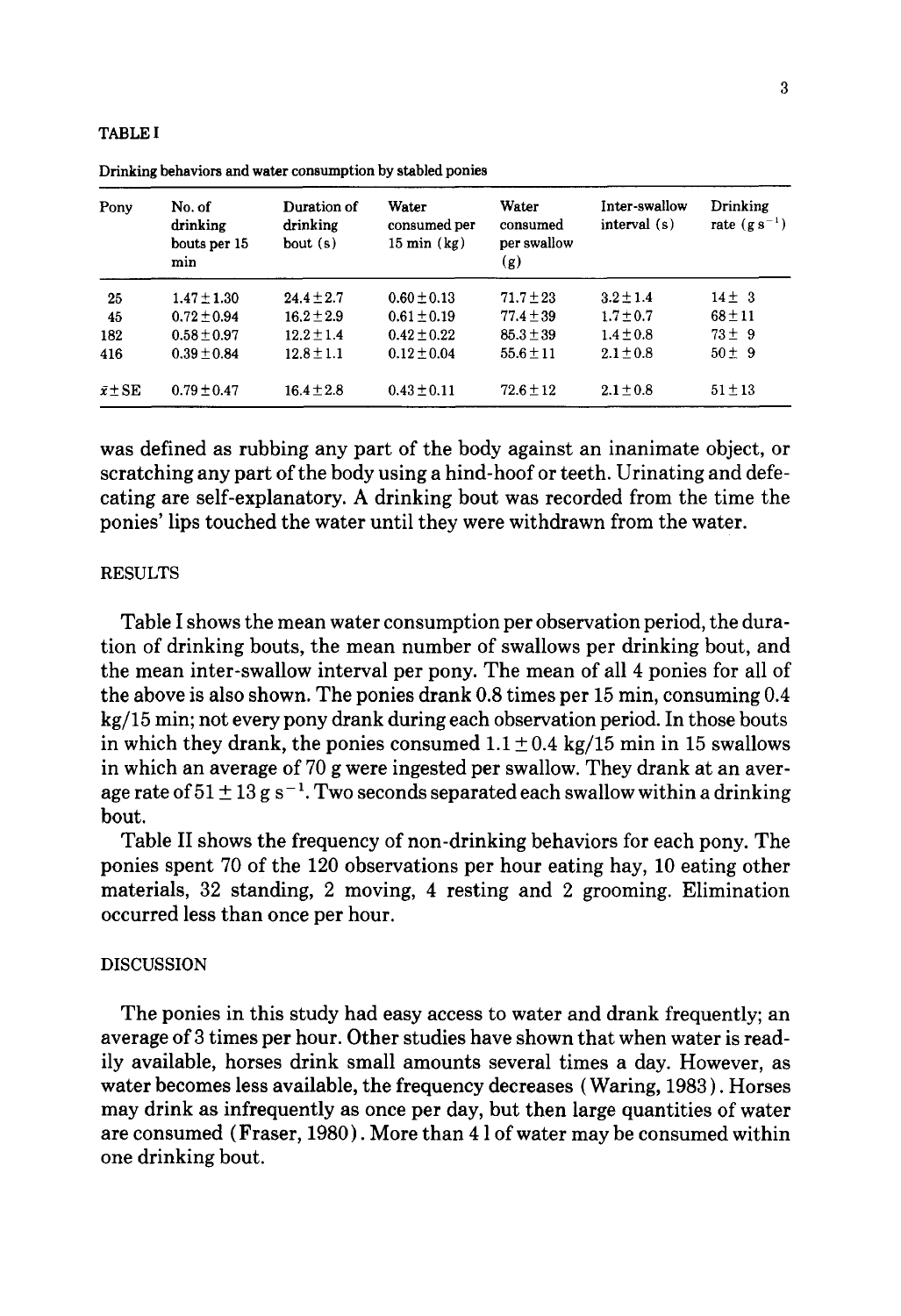TABLE II

| Pony            | <b>Eating hay</b> | Eating<br>shavings<br>or feces | Move          | <b>Stand</b>   | Rest          | Self-groom    | Urinate       | Defecate      | Drink       |
|-----------------|-------------------|--------------------------------|---------------|----------------|---------------|---------------|---------------|---------------|-------------|
| 25 <sup>2</sup> | 61                | 5.5                            | 5.4           | 22             | 0             | 2.0           | 0.3           | 0.3           | 3.7         |
| $45^2$          | 61.9              | 17.6                           | 4             | 10.8           | 3.1           | 1.5           | 0.2           | 0             | 0.8         |
| $182^{3}$       | 65                | 0                              | 3.6           | 29             | 0.1           | 1.7           | 0.2           | 0.7           | 0.9         |
| $416^{3}$       | 40.6              | 7.6                            | 0.2           | 45.2           | 3             | 0.6           | 0.1           | $\bf{0}$      | 0.7         |
| xSEM            | $57.1 \pm 5.6$    | $7.7 \pm 3.7$                  | $3.3 \pm 2.2$ | $26.8 \pm 7.2$ | $1.6 \pm 0.9$ | $1.5 \pm 0.3$ | $0.2 \pm 0.1$ | $0.1 \pm 0.1$ | $1.5 + 0.7$ |

Percentage occurrence of behaviors in stabled ponies<sup>1</sup>

~Point **samples of behavior were taken every** 30 s.

2Based on 992 **point samples.** 

3Based on 1023 point **samples.** 

No references to the amount any equid consumes per swallow could be found. The ponies in this study consumed 70 g of water per swallow and 51 g s<sup>-1</sup>, or  $3 \text{ l min}^{-1}$ . An earlier study from this laboratory estimated intake as 500–800 ml  $\min^{-1}$ . Time could not be measured in units smaller than 1 min (Sufit et al., 1985). Rate of intake as well as volume of intake may increase with increasing roughage content of the diet (Fonnesbeck, 1968; Sufit et al., 1985). The information on the rate of water intake can be used to calculate intake under circumstances where it cannot be measured directly. For example, the water consumption of wild horses could be estimated by measuring the time spent drinking and multiplying the time by the drinking rate. This observation could also find practical application in determining how many swallows of medicated water a horse should consume or how many swallows should be allowed to a thirsty horse on an endurance ride without a risk of gastrointestinal disturbance.

These stabled ponies, fed a limited amount of hay, spent 57% of their time eating hay, which was similar to pastured and feral horses and ponies that have easy access to food. Table III summarizes the time budgets of stabled horses and ponies under various conditions. The ponies in this study spent 8% of their time eating shavings and/or feces, whereas ponies in the same stalls, but with ad libitum access to hay, did not eat shavings ( Sweeting et al., 1985 ). Apparently this also indicates that when hay is not available, stabled ponies will engage in eating non-food items.

Willard et al. (1973) found that the amount of time spent standing and eating varied according to the diet. Horses fed high-concentrate diets spent 62% of their time standing and 4% eating, whereas horses fed an all-hay diet spent 45% of the time standing and 40% eating. In Willard's study, standing was defined as time other than that spent eating, drinking, licking salt or engaged in stable vices such as wood-chewing, coprophagia and searching. Searching and coprophagia correspond with eating shavings and totaled 8%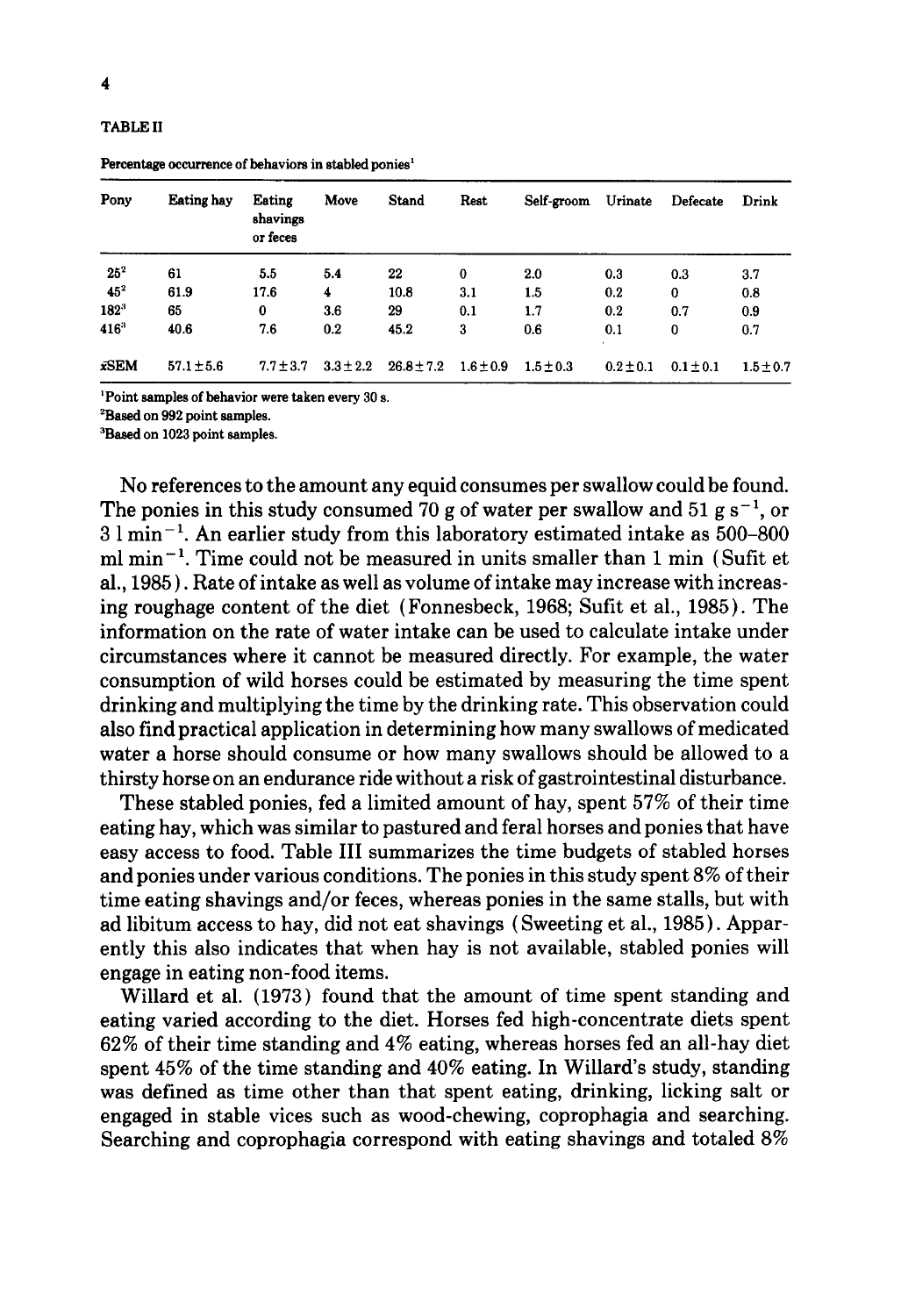#### TABLE III

| Time observed Reference |                          | Environment Diet    |                          |                 | Feeding Standing Moving Drinking Lying |          |                  |    |
|-------------------------|--------------------------|---------------------|--------------------------|-----------------|----------------------------------------|----------|------------------|----|
| Day (horse)             | Willard et al.,<br>1973  | Metabolism<br>cages | Limited hav              | 50 <sup>1</sup> | 45                                     | $\bf{0}$ | 1                | 4  |
|                         |                          |                     | Concentrate              | 32 <sup>1</sup> | 62                                     | 0        | 1                | 5  |
| Night (horse)           | Shaw, 1985               | Box stall           | Limited hav<br>and grain | 27              | 67                                     | 61       |                  | 6  |
| Night (pony)            | Houpt et al.,<br>1986    | Box stalls          | Limited hav              | 15              | 71                                     | 1        |                  | 13 |
| Day (pony)              | Sweeting et al.,<br>1985 | Box stalls          | Ad libitum hay 76        |                 | 19                                     | 3        | $\boldsymbol{2}$ | 1  |
| $24h$ (pony)            | Laut et al., 1985 Pen    |                     | Ad libitum<br>grain      | 17              |                                        |          | 2                |    |
|                         | Sufit et al., 1985 Pen   |                     | Ad libitum<br>grain      |                 |                                        |          |                  |    |
| $24h$ (pony)            | Ralston et al<br>1979    | Pen                 | Ad libitum<br>pellets    | 31              |                                        |          |                  |    |

Time budgets of stabled **horses and** ponies

<sup>1</sup>Including coprophagia, wood chewing and searching.

when the horses in Willard's study were fed hay, a figure exactly equal to the time spent eating shavings in this study.

The time spent eating pellets (Ralston et al., 1979) is intermediate between the time spent eating grain (Laut et al., 1985) and the time spent eating hay ( Sweeting et al., 1985 ) when the diet was available ad libitum.

The ponies in this study were observed standing 23% of the time. The percentage of time seen standing varies from study to study. Much of the variation is apparently due to the various criteria used for standing. In an earlier study ( Sweeting et al., 1985 ), it was found that ponies given ad libitum access to hay stood 19% of the time. In a study of nocturnal behavior (Houpt et al., 1986), pregnant pony mares spent more time standing than the ponies in this study.

The ponies in this study were seen in the recumbent position 1% of the time. Other observers have reported consistently higher values for time spent recumbent in stabled horses. Percentages varied from 8.2 to 20.8% over a 24-h period (Littlejohn and Munro, 1972; Dallaire and Ruckebusch, 1974). Presumably, more time is spent in recumbency during the nocturnal period than during the daylight hours, as Ruckebusch {1972) found that horses were recumbent for 19.9% of the nocturnal period and only 8.2% of the whole 24-h period. One explanation for the low percentage of time these pony geldings were observed recumbent is that they were watched for a limited time period; between 08.45 and 16.45 h. Evidence for this is provided by the study conducted by Sweeting et al. (1985), which reports that stabled pregnant pony mares spent 0.1% of their time lying down during the morning hours of 10.00-12.00 h and 1.1% in the afternoon between 13.00 and 16.00 h, but ponies observed from 18.00 to 06.00 h spent 13% of their time lying (Houpt et al., 1986).

Self-grooming has been observed in feral and pastured horses and ponies (Tyler, 1972; Blakeslee, 1974; Clutton-Brock et al., 1976; Crowell-Davis, 1983).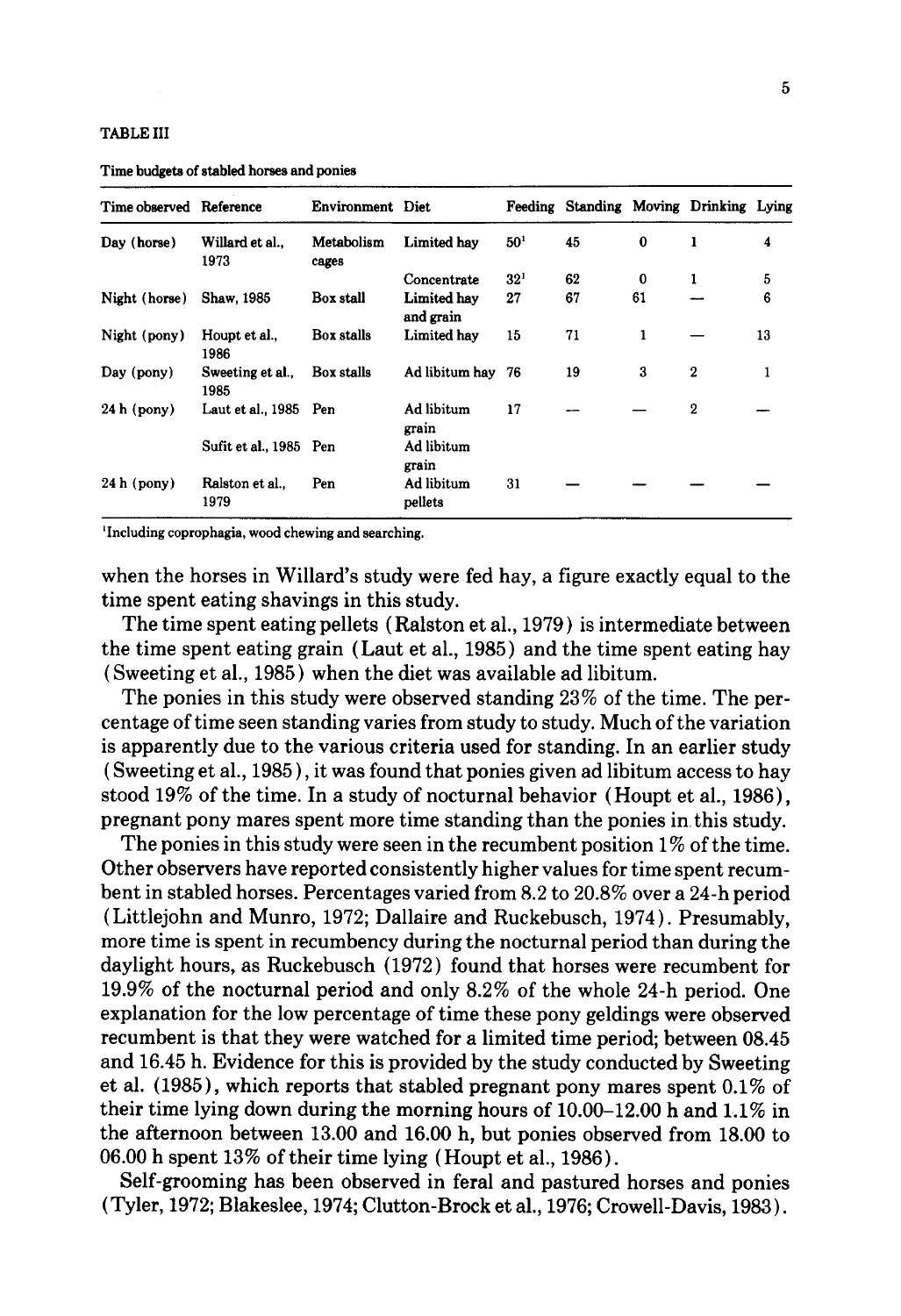These gelding ponies groomed themselves slightly more frequently than the 1.8 times per hour reported to occur in Welsh pony foals ( Crowell-Davis, 1983 ). This slight difference may be due to the effects of age, sex, environment or sampling time.

In contrast to what has been reported by other observers (Tyler, 1972; Fraser, 1980; Crowell-Davis, 1983), these stabled gelding ponies were observed to urinate more often than they defecated. Fraser (1980) reported that horses urinate as infrequently as 3 times a day during daylight hours. New Forest pony mares were observed to urinate once every 4-4.5 h (Tyler, 1972 ). The stabled gelding ponies in this study urinated more frequently than mares; once every 3 h while they were being observed. This may be the result of a gender difference. It may also be due to the difference in the accessibility of the water supplies and in the drinking rates.

The stabled gelding ponies were observed to defecate, on average, 0.1 times per hour. This is much less frequent than what has been reported for other groups of horses and ponies that have been studied. Fraser (1980) reported that adult horses defecate 6-12 times per day, depending on their diet. Tyler (1972) observed that, on average, adult pony mares defecate once in a period of just over 2 h. Because mares in Tyler's study were consuming a fiber-rich diet, the observed difference in rate of defecation may be due to diet. In this study limited quantities of hay were fed, whereas the free-ranging horses were consuming a more varied diet of grass and browse.

### **CONCLUSION**

The ponies in this study drank frequently; 3 times per hour. They consumed less than 100 ml per swallow, and drank at a rate of 50 g s<sup>-1</sup>.

The percentage of time spent eating, moving and self-grooming were similar to that observed in other studies of both free-ranging and stabled ponies. The differences observed in the other activities or behaviors (standing, recumbency, urination and defecation ) may be the result of the environment and feeding.

#### REFERENCES

- **Altmann,** J., 1974. Observational study of behavior: **sampling methods.** Behaviour, 49: 227-267.
- **Berger,** J., 1977. Organizational **systems and dominance in feral horses in Grand** Canyon. Behav. Ecol. Sociobiol., 2: 131-146.
- Blakeslee, J.K., 1974. **Mother-young relationships and related behavior among the free-ranging**  Appaloosa horses. M.S. **Thesis, Idaho** State University.
- Boyd, L.E., 1980. **The natality, foal survivorship, and mare-foal** behavior of feral horses in Wyoming's **Red Desert. M.S. Thesis, University of Wyoming.**
- Clutton-Brock, T.H., Greenwood, P.J. and Powell, R.P., 1976. Ranks and relationships in Highland **ponies and Highland cows.** Z. Tierpsychol., 41: 202-216.
- Crowell-Davis, S.L., 1983. The behavior of **Welsh pony foals and mares. Ph.D. Thesis,** Cornell **University.**
- **Dallaire, A. and Ruckebusch, Y., 1974. Sleep and wakefulness in the housed pony under different**  dietary conditions. Can. J. Comp. Med., 38: 65-71.